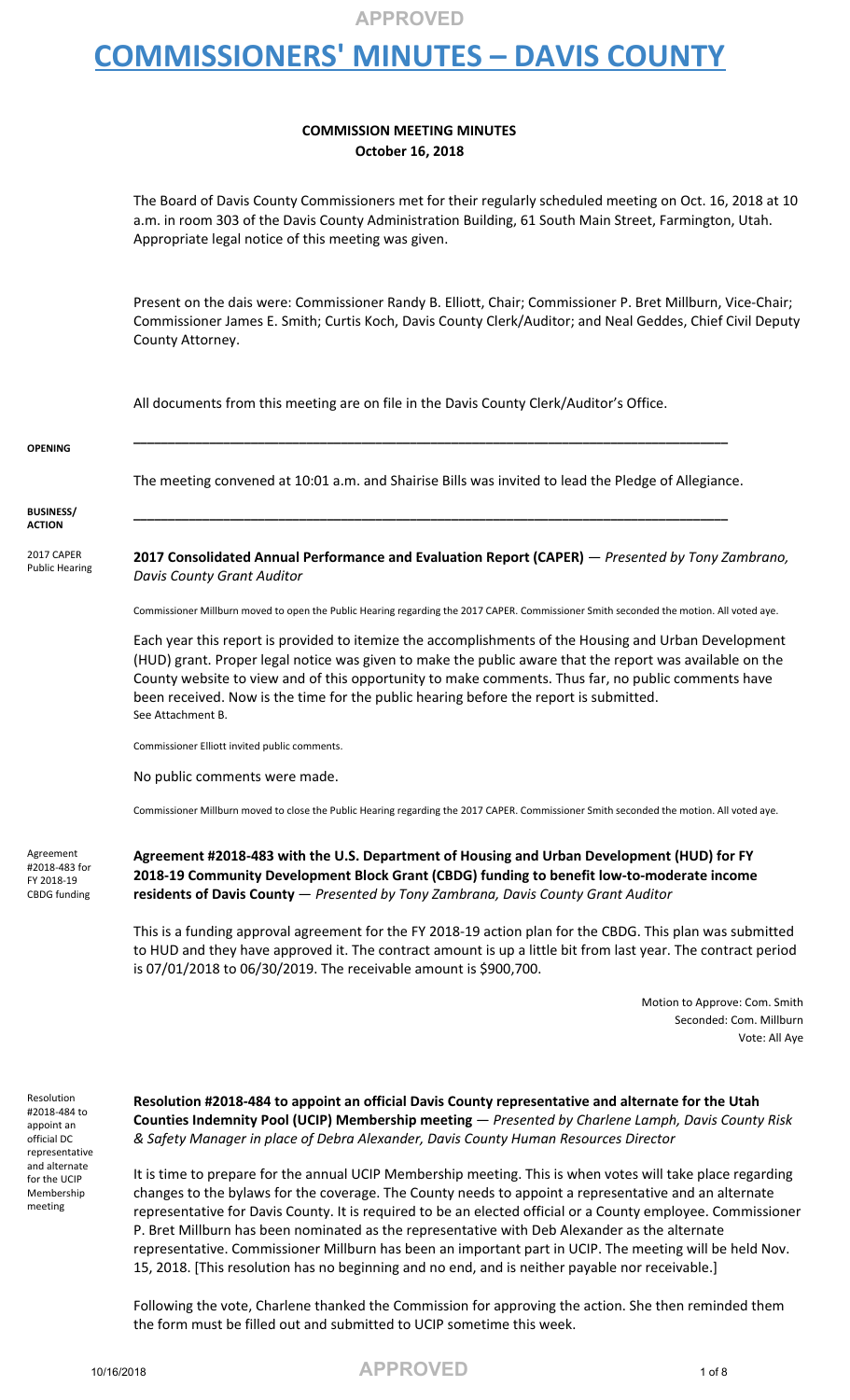# **COMMISSIONERS' MINUTES – DAVIS COUNTY**

Motion to Approve: Com. Smith Seconded: Com. Elliott Vote: All Aye

Ratify Agreement #2018-485 with Dude Solutions

**Ratify Agreement #2018-485 with Dude Solutions** — *Presented by Mack McDonald, Davis County Facilities Director*

Last year, funding was approved for a work order program. Five different programs were researched; most programs were recommended by the International Facilities Management Association. Dude Solutions was chosen because they were reasonably priced and they are the only work order program that performs condition assessments. This means they do an assessment of the entire building rather than just specific components. This information is then uploaded into the work order program. Currently, Facilities hires different consultants to do the needed assessments, such as a roof audit, which can become expensive quickly. Dude Solutions can do this for a lot cheaper than the cost of hiring individual contractors. Another reason why this system was chosen is because it can interact and transfer data to Tyler Munis. The first three months of the contract were free which is why it had to be signed prior to this meeting. During those months the Administration, Health, and North Davis Senior Center buildings were or will be assessed. At the beginning of 2019, the software will be purchased for the entire year and additional buildings may be assessed if the requested budget is approved. The contract period is 10/01/2018 to 12/31/2020. The payable amount is \$41,851.88.

> Motion to Approve: Com. Millburn Seconded: Com. Smith Vote: All Aye

Agreement #2018-486 with Pet Corral, LLC dba Uptown Bark

**Agreement #2018-486 with Pet Corral, LLC dba Uptown Bark** — *Presented by Rhett Nicks, Davis County Animal Care & Control Director*

This contract is to allow Pet Corral, also called Uptown Bark, to house and adopt cats for the County out of their location. The hope is to eventually have more than cats here. The County will be in charge of grooming the pets, unless other arrangements are made due to holidays and such, and Uptown Bark will provide the kennel for the animals. The facility is located in Layton by the Wal-Mart off Antelope [Church Street] and Highway 193. The County does something similar with PetSmart. The contract period is 10/12/2018 to 09/30/2023. [The contract is neither payable nor receivable.]

> Motion to Approve: Com. Smith Seconded: Com. Millburn Vote: All Aye

Summary List #2018-487 of two payable contracts for the Moonlight Bike Ride

**Summary List #2018-487 of two payable contracts for the Moonlight Bike Ride** — *Presented by Neka Roundy, Davis County Community & Economic Development Specialist*

These contracts with Utah Media Group and United Site Services are both related to the Moonlight Bike Ride on Antelope Island. The contract period is 06/30/2018 to 07/02/2018. The payable amount is \$1,980.

> Motion to Approve: Com. Millburn Seconded: Com. Smith Vote: All Aye

Change Order #2018-349-A with Wardell Brothers Construction, Inc to reconstruct box top at station 47+50

**Change Order #2018-349-A with Wardell Brothers Construction, Inc. to reconstruct box top at station 47+50 on Mutton Hollow and 50 East Street Rebuild project** — *Presented by Adam Wright, Davis County Public Works Director*

During the construction work, it was discovered there was no way to collar the existing box so a new top needs to be created. The contract period is 08/14/2018 to 08/14/2019. The payable amount is \$1,500.

> Motion to Approve: Com. Millburn Seconded: Com. Smith Vote: All Aye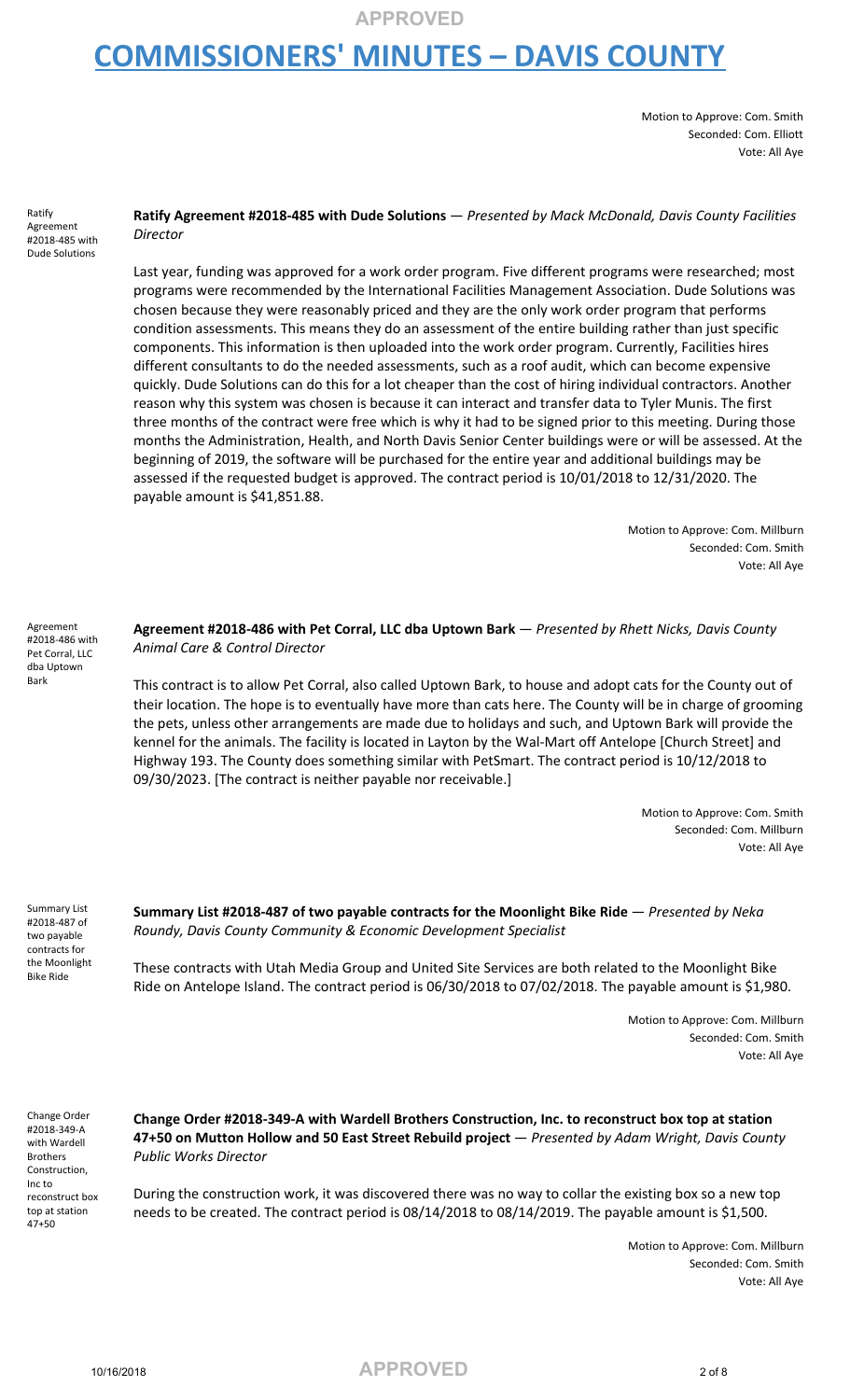### **COMMISSIONERS' MINUTES – DAVIS COUNTY**

Change Order #2018-349-B with Wardell Brothers Construction, Inc to install RS380i fabric at soft spot

**Change Order #2018-349-B with Wardell Brothers Construction, Inc. to install RS380i fabric at soft spot on Mutton Hollow and 50 East Street Rebuild project** — *Presented by Adam Wright, Davis County Public Works Director*

Before the project began, the soils were tested and some soft spots were identified. Once construction began, the soft spots were found to be very bad in several spots necessitating designing and creating a new cross section, and replacing the fabric and soil. The contract period is 08/14/2018 to 08/14/2019. The payable amount is \$724.50.

> Motion to Approve: Com. Smith Seconded: Com. Millburn Vote: All Aye

Change Order #2018-349-C with Wardell Brothers Construction, Inc to lower manhole lid

**Change Order #2018-349-C with Wardell Brothers Construction, Inc. to lower manhole lid at station 69+00 on Mutton Hollow and 50 East Street Rebuild project** — *Presented by Adam Wright, Davis County Public Works Director*

It was discovered during construction that the cone for the manhole cover would not align correctly with the road's new grading which required extra labor to correct. This change order is to account for that. The contract period is 08/14/2018 to 08/14/2019. The payable amount is \$1,080.

> Motion to Approve: Com. Smith Seconded: Com. Millburn Vote: All Aye

Change Order #2018-349-D with Wardell Brothers Construction, Inc. change to a rush schedule for additional labor and equipment

**Change Order #2018-349-D with Wardell Brothers Construction, Inc. change to a rush schedule for additional labor and equipment on Mutton Hollow and 50 East Street Rebuild project** — *Presented by Adam Wright, Davis County Public Works Director*

Some of the required utility work for the project has taken longer than expected and has been going on simultaneously with the road construction. This and unexpected wet weather has caused delays in the work. The schedule was too tight to be able to pour the pavement in the desired timeframe. As such, additional labor and/or equipment and a rush schedule will be implemented to meet the deadline. The contract period is 08/14/2018 to 08/14/2019. The payable amount is \$23,335.

Following the vote, the Commission asked for a general update on the Mutton Hollow project. Adam said the work on Mutton Hollow road is done and striped, and that the work is now moving on to the 50 East portion. Excavation is about two-thirds the way done but they are finding issues with soft spots and curb and gutter not being correct which is causing delays. The current goal is to pave on Halloween, which is later in the season then they typically pave. If the weather cooperates though, they may be able to do it sooner. The Commission thanked them for the good job they are doing, especially in getting all the utility work done now rather than later.

> Motion to Approve: Com. Millburn Seconded: Com. Smith Vote: All Aye

Grant Award #2018-488 from UT Dept. of Homeland Security for multi-agency funding for law enforcement terrorism prevention

**Grant Award #2018-488 from Utah Department of Homeland Security for multi-agency funding for law enforcement terrorism prevention-oriented planning, organization, training, exercise, and equipment activities** — *Presented by Chief Deputy Ty Berger, Davis County Sheriff's Office*

This grant was awarded from the Utah Department of Homeland Security and begins in Sept. of this year and ends in 2021. Currently, they are operating under the last grant awarded. This new grant is for assets's projects for the region north of Salt Lake, which includes all the counties north of Salt Lake. Some of the asset projects include the real time crime center, regional HAZMAT task force and equipment, the reverse Code Red, and multi-agency exercises and trainings. Twenty-five percent of the funds will go towards basic law enforcement functions. All the projects are focused on terrorism prevention, not emergency management. The contract period is 09/01/2018 to 08/31/2021. The receivable amount is \$566,671.

Following the vote, the Commission asked how the money is distributed since it was awarded to a region. Chief Berger explained the money is handled through a board who determines which project is the priority and how much funding it should receive. The counties then write the check as requested for the project.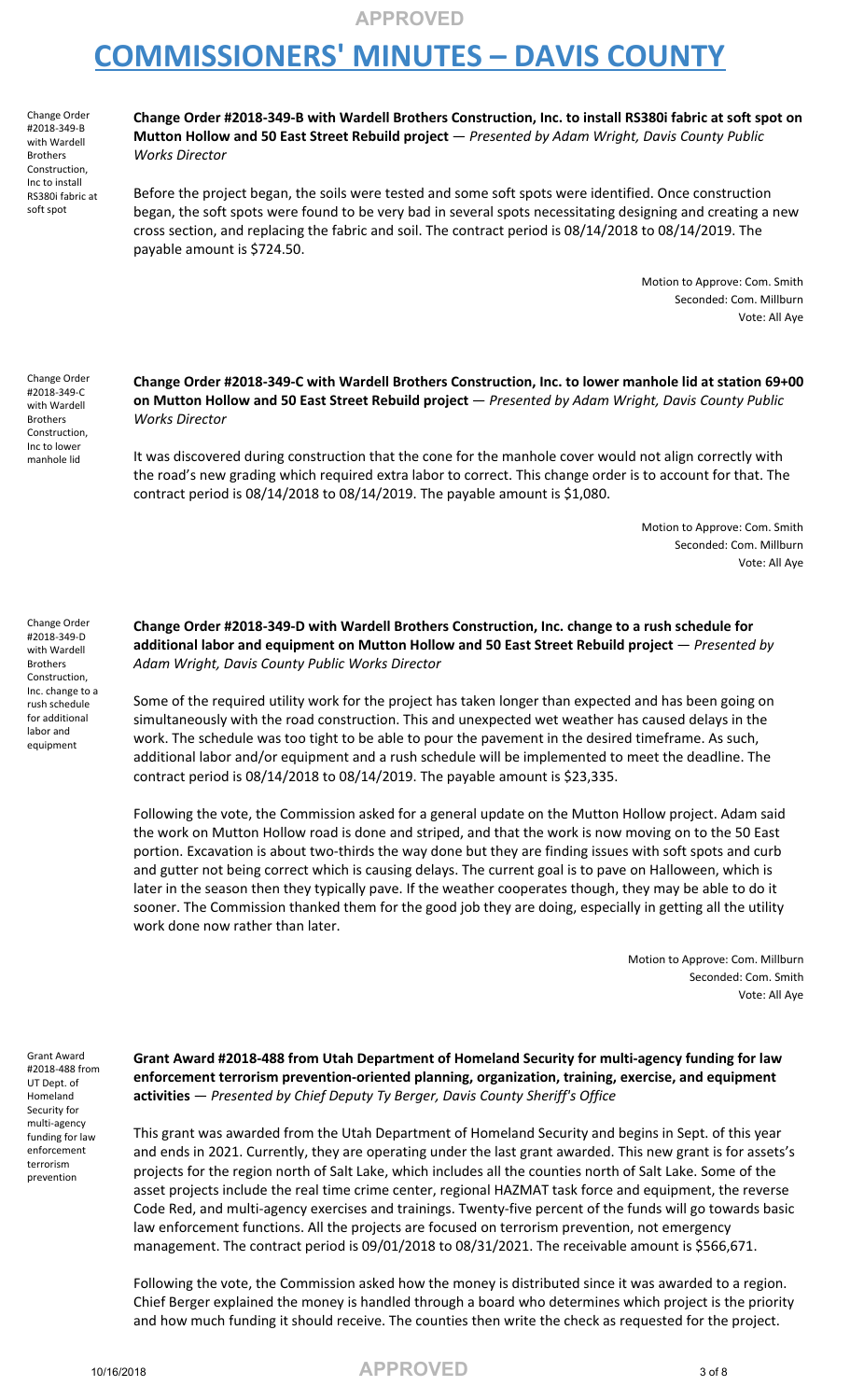## **COMMISSIONERS' MINUTES – DAVIS COUNTY**

Motion to Approve: Com. Smith Seconded: Com. Millburn Vote: All Aye

| Agreement<br>#2018-489 with<br><b>Brett's Towing</b>    | Agreement #2018-489 with Brett's Towing - Presented by Chief Deputy Arnold Butcher, Davis County<br>Sheriff's Office                                                                                                                                                                         |
|---------------------------------------------------------|----------------------------------------------------------------------------------------------------------------------------------------------------------------------------------------------------------------------------------------------------------------------------------------------|
|                                                         | This is one of the last towing contracts for this year. They will service the North, South, and Heavy vehicles.<br>The contract period is 07/01/2018 to 06/30/2019. [The contract is neither payable nor receivable.]                                                                        |
|                                                         | Motion to Approve: Com. Millburn<br>Seconded: Com. Smith<br>Vote: All Aye                                                                                                                                                                                                                    |
| Agreement<br>#2018-490 with<br>I.F.S Towing             | Agreement #2018-490 with I.F.S Towing - Presented by Chief Deputy Arnold Butcher, Davis County<br>Sheriff's Office                                                                                                                                                                           |
|                                                         | They will service the North, South and Heavy vehicles. This towing company also owns another tow truck in<br>the rotation. [See Oct. 2, 2018 meeting minutes for further explanation.] The contract period is 07/01/2018<br>to 06/30/2019. [The contract is neither payable nor receivable.] |
|                                                         | Motion to Approve: Com. Millburn<br>Seconded: Com. Smith<br>Vote: All Aye                                                                                                                                                                                                                    |
| Agreement<br>#2018-491 with<br>Lincoln<br>Environmental | Agreement #2018-491 with Lincoln Environmental - Presented by Chief Deputy Arnold Butcher, Davis<br>County Sheriff's Office                                                                                                                                                                  |
|                                                         | They will service the North and Heavy vehicles. The contract period is 07/01/2018 to 06/30/2019. [The<br>contract is neither payable nor receivable.]                                                                                                                                        |
|                                                         | Motion to Approve: Com. Millburn<br>Seconded: Com. Smith<br>Vote: All Aye                                                                                                                                                                                                                    |

Preliminary Application #2017-351-C to Centerville City for subdivision to be known as Deuel Creek Place

**Preliminary Application #2017-351-C to Centerville City for subdivision to be known as Deuel Creek Place on parcel of land Tax ID 02-104-109** — *Presented by Tony Thompson, Davis County Planning Manager*

This is a preliminary application to Centerville City as required by the process of getting the final plat approved for what will be the Deuel Creek Place subdivision, Tax ID 02-104-0109. All the paperwork for this process has been filed under Interlocal Agreement #2017-351. In the upcoming weeks the application for the final plat will be presented. This preliminary application has no beginning or end date and is neither payable nor receivable.

> Motion to Approve: Com. Millburn Seconded: Com. Smith Vote: All Aye

Improvement Agreement and Grant of Lien #2018-492 with Brett Davis for improvements for property located at 979 North 50 East in Kaysville

**Improvement Agreement and Grant of Lien #2018-492 with Brett Davis for deferral of curb, gutter, and sidewalk improvements for property located at 979 North 50 East in Kaysville** — *Presented by Tony Thompson, Davis County Planning Manager, in place of Jeff Oyler, Davis County Planning Manager*

This agreement is to defer the curb, gutter, sidewalks and other improvements for the property at 979 North 50 East. As was mentioned earlier, 50 East is currently undergoing some construction; the road has curb and gutter but is missing the other improvements therefore this agreement is needed. [This agreement has no beginning or end date and is neither payable nor receivable.]

> Motion to Approve: Com. Millburn Seconded: Com. Smith Vote: All Aye

10/16/2018 **APPROVED** 4 of 8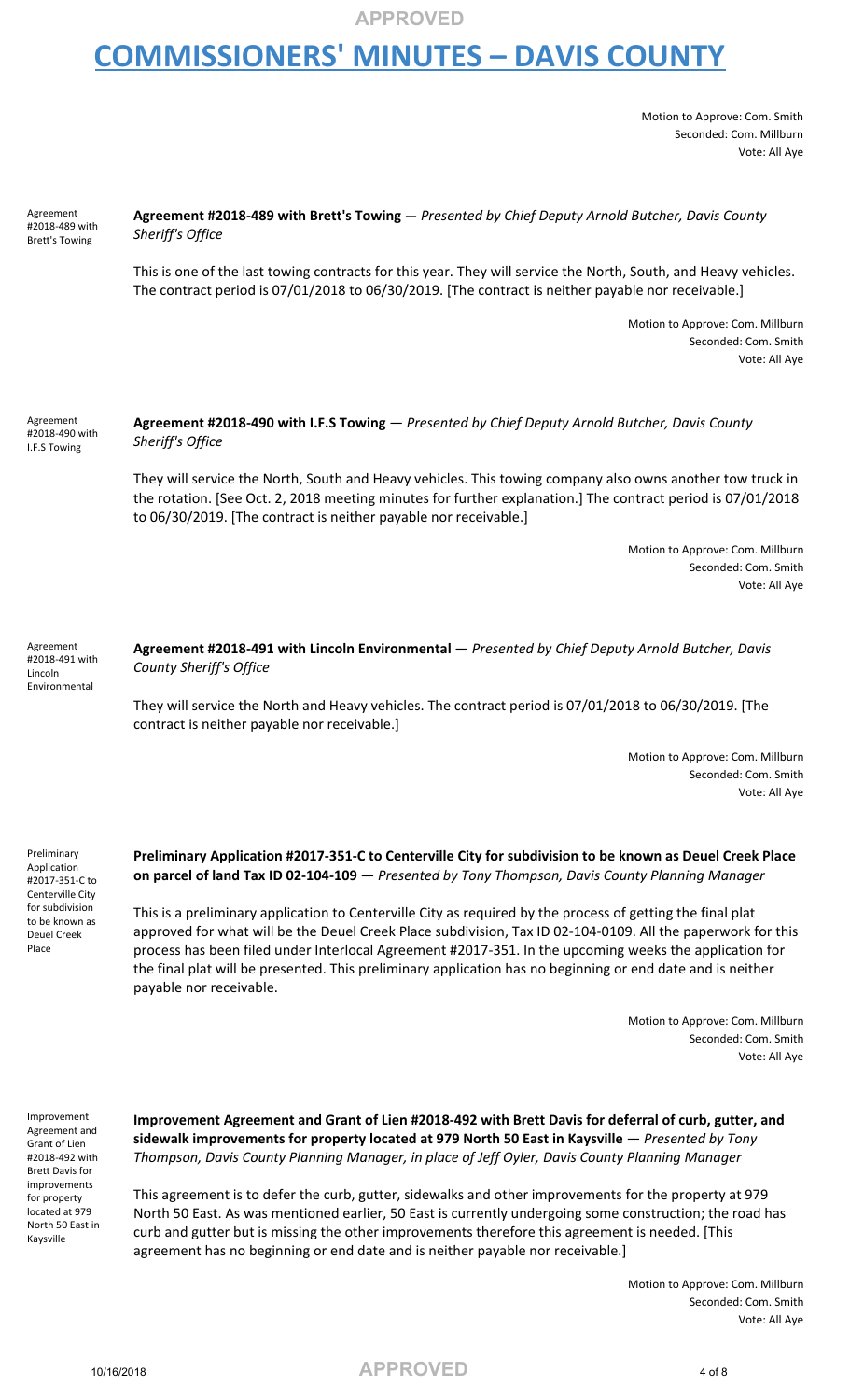## **COMMISSIONERS' MINUTES – DAVIS COUNTY**

Resolution #2018-493 to approve the interlocal cooperation agreement with West Bountiful City for distribution of 2017 Prop 1 monies

**Resolution #2018-493 to approve the interlocal cooperation agreement with West Bountiful City for distribution of 2017 Prop 1 monies for the 640 West bike lanes and street improvement project** — *Presented by Tony Thompson, Davis County Planning Manager, in place of Jeff Oyler, Davis County Planning Manager*

This resolution is to approve an interlocal agreement with West Bountiful regarding the distribution of the 2017 Prop 1 monies for the 640 West bike lanes and street improvement projects. See Interlocal Agreement #2018-493 for the agreement's beginning and end date, and the payable amount.

> Motion to Approve: Com. Millburn Seconded: Com. Smith Vote: All Aye

Interlocal Agreement #2018-493 with West Bountiful City for distribution of 2017 Prop 1 monies

**Interlocal Agreement #2018-493 with West Bountiful City for distribution of 2017 Prop 1 monies for the 640 West bike lanes and street improvement project** — *Presented by Tony Thompson, Davis County Planning Manager, in place of Jeff Oyler, Davis County Planning Manager*

This interlocal agreement with West Bountiful regarding the distribution of 2017 Prop 1 monies for the 640 West bike lanes and street improvement projects. The contract period is 09/18/2018 to 09/18/2020. The payable amount is \$115,000.

> Motion to Approve: Com. Millburn Seconded: Com. Smith Vote: All Aye

Final Plat Approval #2018-494 for the Neil Christensen Subdivision

**Final Plat Approval #2018-494 for the Neil Christensen Subdivision (2404 North 4500 West, Hooper)** — *Presented by Tony Thompson, Davis County Planning Manager, in place of Jeff Oyler, Davis County Planning Manager*

This plat has been through the Planning Commission who has approved it and recommended it for the Commission's final approval. The parcel, Tax ID 13-046-0047, will be split into two lots. [This approval has no beginning or end date and is neither payable nor receivable.] See Attachment D.

Following the vote, Tony said there is an updated improvement agreement regarding this parcel that will be coming back for approval as Lot 1 and Lot 2 following the subdivision being recorded.

> Motion to Approve: Com. Millburn Seconded: Com. Smith Vote: All Aye

Amendment #2015-365-I with UT Dept. of Human Services, Division of Aging and Adult Services to provide additional Federal funds

**Amendment #2015-365-I with Utah Department of Human Services, Division of Aging and Adult Services to provide additional Federal funds for Support Services, Preventative Health, Caregiver, and State Health Insurance Assistance** — *Presented by Brian Hatch, Davis County Health Director*

This amendment is for a current contract with the Utah Department of Human Services, specifically their Division of Aging and Adult Services. This is amending the contract because some additional federal funds, to be used in five of the core function areas, have been received. The contract period is 07/01/2018 to 06/30/2019. The receivable amount is \$100,743.

> Motion to Approve: Com. Smith Seconded: Com. Millburn Vote: All Aye

Memo of Agreement #2018-495 with the UT Highway Safety Office for funding the CPS program

**Memo of Agreement #2018-495 with the Utah Highway Safety Office for funding for support of the Child Passenger Safety (CPS) program** — *Presented by Brian Hatch, Davis County Health Director*

This funding from Utah Highway Safety Office provides for the CPS programs that service the community. The contract period is 10/01/2018 to 09/30/2019. The receivable amount is \$10,000.

10/16/2018 **APPROVED** 5 of 8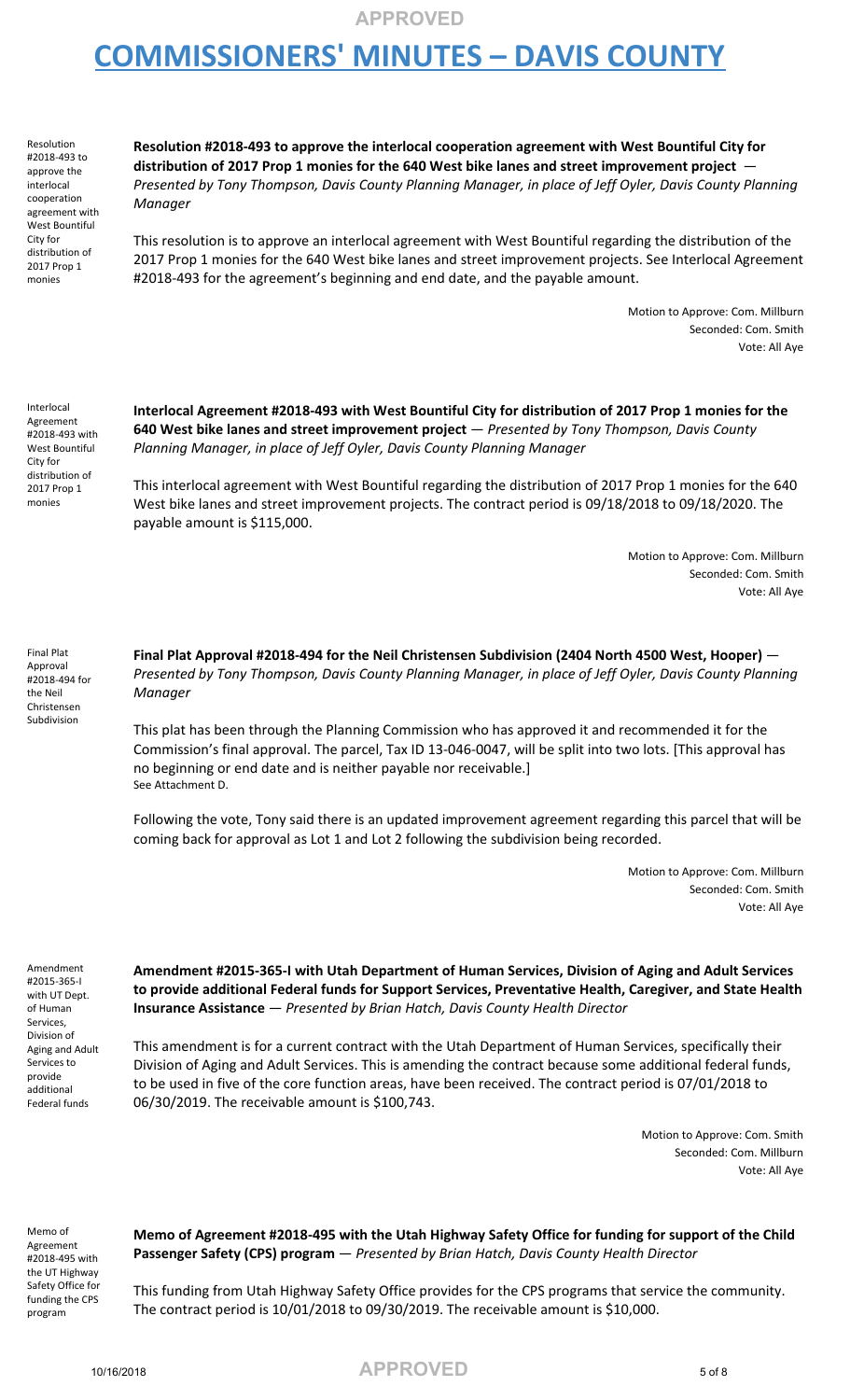## **COMMISSIONERS' MINUTES – DAVIS COUNTY**

Motion to Approve: Com. Smith Seconded: Com. Millburn Vote: All Aye

Affirmation #2018-496 to UT Dept. of Transportation that the Davis County Senior Services is compliant with the Title VI Plan

#### **Affirmation #2018-496 to Utah Department of Transportation that the Davis County Senior Services is compliant with the Title VI Plan (non-discrimination in the federal transit program)** — *Presented by Brian Hatch, Davis County Health Director*

This is an affirmation that Davis County is in compliance with the non-discrimination requirements found in the Title VI of the Older Americans Act. There is no monetary action needed, just a signature and attestation that the County is in compliance. The affirmation period is 10/16/2018 to 10/15/2019. [The affirmation is neither payable nor receivable.]

> Motion to Approve: Com. Smith Seconded: Com. Millburn Vote: All Aye

Agreement #2018-497 with RBRA, LLC to lease office space for the Health Dept.'s WIC and Family Health clinics

#### **Agreement #2018-497 with RBRA, LLC to lease office space for the Health Department's Women, Infants, and Children (WIC) and Family Health clinics** — *Presented by Brian Hatch, Davis County Health Director*

This is a lease agreement for the office space in West Bountiful which houses part of the Health Department, specifically the WIC and Immunizations clinics. The lease agreement increases by three percent each year and is for three years. The amount provided is for the 2018-2019 year. The contract period is 11/01/2018 to 10/31/2021. The payable amount for 2018-2019 is \$68,652.48.

> Motion to Approve: Com. Smith Seconded: Com. Millburn Vote: All Aye

Request Approval #2018-498 of a new Financial Policy: Section 450, Electronic Payment Services

#### **Request Approval #2018-498 of a new Financial Policy: Section 450, Electronic Payment Services** — *Presented by Curtis Koch, Davis County Clerk/Auditor*

This is a new section to the County's Financial Policy that addresses electronic payment services. Curtis directly quoted the overview of the policy. In a recent review of internal controls by the State Audit office, this was identified as the one area that did not have a corresponding policy and procedure. This will serve as the starting block to build a more complete policy and procedure. The Commission thanked Curtis for his work on this and making sure the County is compliant and following best practices. They also asked for clarification on the auditing process for the electronic payments. Curtis explained it will be similar to the auditing deposits. The bank accounts will still be reconciled but it will be specific to a merchant account since they are a separate pass-through. This policy sets up how the electronic payments should be audited since historically that has not been the case. [This policy has no beginning or end date and neither payable nor receivable.]

> Motion to Approve: Com. Millburn Seconded: Com. Smith Vote: All Aye

Amendment #2015-327-S with Utah Division of Substance Abuse & Mental Health to shift existing funds

**Amendment #2015-327-S with Utah Division of Substance Abuse & Mental Health to shift existing funds of the Substance Abuse Program from service code PRX1 to PRX2** — *Presented by Commissioner James E. Smith, Davis County Commissioner*

Upon reviewing the contract with the Utah Division of Substance Abuse and Mental Health it was discovered some funds that should have been in the 2018-19 year were actually in the 2017-18 year. This amendment is to simply move the correct amount of money from the incorrect year to the correct one. [The amendment period is 09/27/2018 to 06/30/2019. This amendment is neither payable nor receivable.]

> Motion to Approve: Com. Smith Seconded: Com. Millburn Vote: All Aye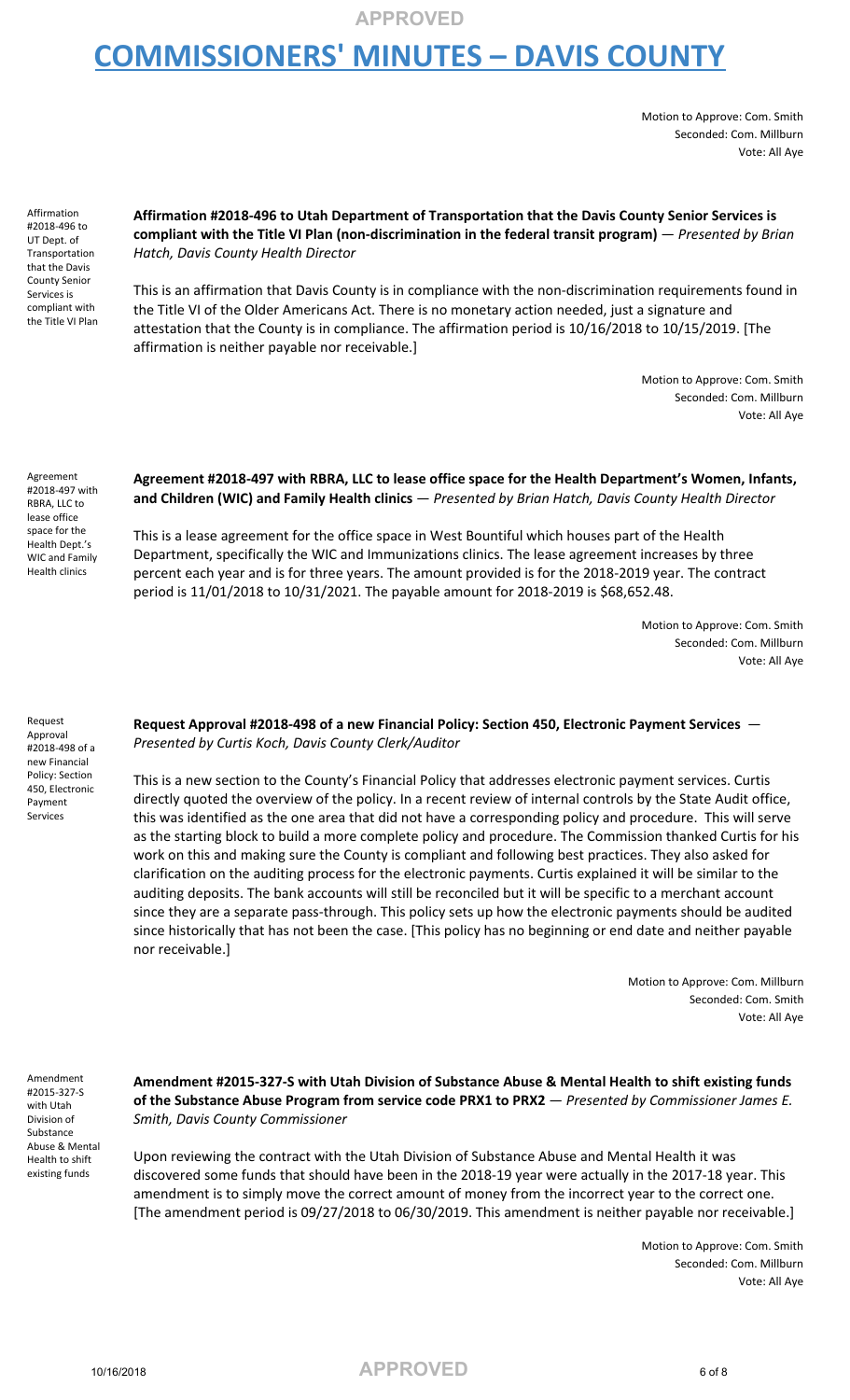# **COMMISSIONERS' MINUTES – DAVIS COUNTY**

|                                                                                            | Commissioner Millburn moved to recess to Board of Equalization. Commissioner Smith seconded the motion. All voted aye.                                                                                                                                                                                                                                                                                                                                                                            |
|--------------------------------------------------------------------------------------------|---------------------------------------------------------------------------------------------------------------------------------------------------------------------------------------------------------------------------------------------------------------------------------------------------------------------------------------------------------------------------------------------------------------------------------------------------------------------------------------------------|
| BOARD OF<br>EQUALIZATION                                                                   |                                                                                                                                                                                                                                                                                                                                                                                                                                                                                                   |
| Property Tax<br>Register                                                                   | Property Tax Register matters were presented by Curtis Koch, Davis County Clerk/Auditor as follows.                                                                                                                                                                                                                                                                                                                                                                                               |
|                                                                                            | Under Auditor adjustments: a report with recommended approval of various appeals, a report with<br>recommendation for no change in value of various appeals, and a report for hearings that have been held<br>and their recommendations. Under Abatements: a report with various late abatements for consideration,<br>three corrections. There are no Treasurer Adjustments. Under Assessor Adjustments: there are 22 personal<br>property corrections for various reasons listed on the report. |
|                                                                                            | Motion to Approve: Com. Smith<br>Seconded: Com. Millburn<br>Vote: All Aye                                                                                                                                                                                                                                                                                                                                                                                                                         |
|                                                                                            | Commissioner Millburn moved to reconvene Commission Meeting. Commissioner Smith seconded the motion. All voted aye.                                                                                                                                                                                                                                                                                                                                                                               |
| <b>CONSENT</b><br><b>ITEMS</b>                                                             |                                                                                                                                                                                                                                                                                                                                                                                                                                                                                                   |
| <b>Check Registers</b>                                                                     | <b>Check Registers</b>                                                                                                                                                                                                                                                                                                                                                                                                                                                                            |
|                                                                                            | Check Registers were approved.                                                                                                                                                                                                                                                                                                                                                                                                                                                                    |
|                                                                                            | Motion to Approve: Com. Smith<br>Seconded: Com. Millburn<br>Vote: All Aye                                                                                                                                                                                                                                                                                                                                                                                                                         |
| Commission<br>Meeting                                                                      | <b>Meeting Minutes</b>                                                                                                                                                                                                                                                                                                                                                                                                                                                                            |
| Minutes                                                                                    | Meeting Minutes for Sept. 18, 2018 and Sept. 25, 2018 were presented for approval. The work session<br>minutes for Sept. 18, 2018 were requested to be tabled.                                                                                                                                                                                                                                                                                                                                    |
|                                                                                            | Motion to Approve: Com. Millburn<br>Seconded: Com. Smith<br>Vote: All Aye                                                                                                                                                                                                                                                                                                                                                                                                                         |
| Personnel<br>Register                                                                      | <b>Personnel Register</b>                                                                                                                                                                                                                                                                                                                                                                                                                                                                         |
| Agreement<br>#2018-499, a<br>basic training<br>reimbursement,                              | Agreement #2018-499, a basic training reimbursement, with Miles Adair was presented for approval. The<br>contract period is 09/17/2018 to 09/17/2020. The receivable contract amount is \$11,970.12.                                                                                                                                                                                                                                                                                              |
| with Miles Adair                                                                           | Motion to Approve: Com. Smith<br>Seconded: Com. Millburn<br>Vote: All Aye                                                                                                                                                                                                                                                                                                                                                                                                                         |
| Agreement<br>#2018-500, a<br>basic training<br>reimbursement,<br>with Kavon<br>Nematollahi | Agreement #2018-500, a basic training reimbursement, with Kavon Nematollahi was presented for<br>approval. The contract period is 09/18/2018 to 09/18/2020. The receivable contract amount is \$11,970.12.                                                                                                                                                                                                                                                                                        |
|                                                                                            | Motion to Approve: Com. Smith<br>Seconded: Com. Millburn<br>Vote: All Aye                                                                                                                                                                                                                                                                                                                                                                                                                         |
| <b>COMMISSION</b><br><b>COMMENTS</b>                                                       |                                                                                                                                                                                                                                                                                                                                                                                                                                                                                                   |
|                                                                                            | Commissioner Elliott: It is now moving into Fall with nice weather. Commissioner Elliott noted that Curtis                                                                                                                                                                                                                                                                                                                                                                                        |

was out there this morning with his white Miata probably thinking that he is getting ready for the ski season. It seems a little bit crazy in his opinion but everyone to themselves.

10/16/2018 **APPROVED** <sup>7</sup> of <sup>8</sup>